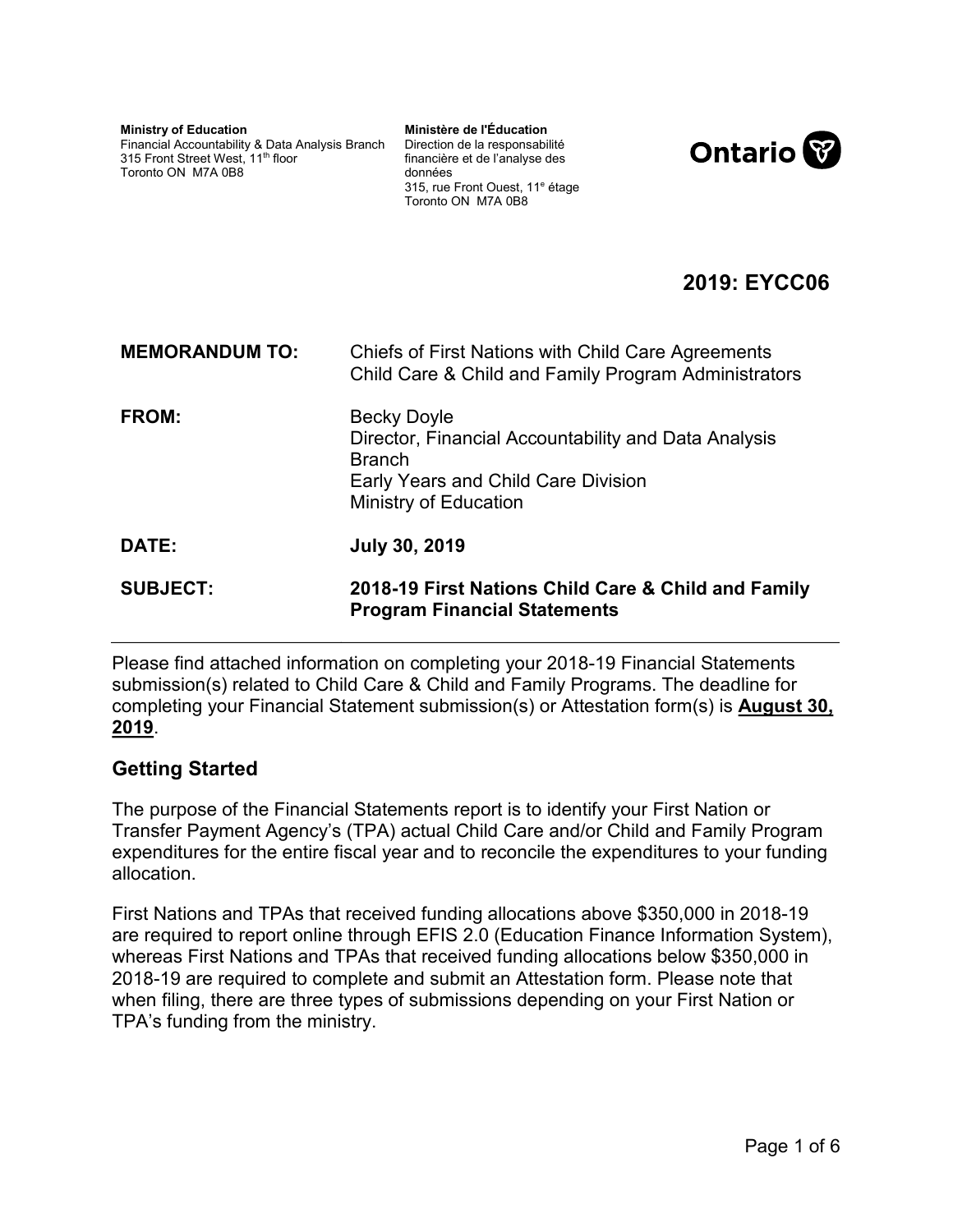### **(Filer Type 1) FIRST NATIONS AND TRANSFER PAYMENT AGENCIES WITH FUNDING ALLOCATIONS ABOVE \$350,000**

### **Accessing the forms**

The EFIS 2.0 Financial Statement forms are accessible through the [Financial Analysis](https://efis.fma.csc.gov.on.ca/faab/)  [and Accountability Branch website.](https://efis.fma.csc.gov.on.ca/faab/) Under the "Reporting to the Ministry" heading located on the top left portion of the home page, select the "EFIS 2.0 Login" link to login with your EFIS 2.0 user name and password. Please complete the "**F1819FIS**" application to report Child Care information.

For more information, please refer to the *Instructions on Completing the 2018-19 Financial Statements Submission in EFIS 2.0 (First Nations - Child Care)* attached to this memo.

In addition, consistent with the prior year, expense and data reporting for Child and Family Programs are required for the Financial Statements cycle in a separate application in EFIS 2.0: "**P1819FIS**". Please refer to the *Instructions on Completing the 2018-19 Financial Statements in EFIS 2.0 (First Nations - Child and Family Programs)*.

#### **Submission**

First Nations and TPAs are required to promote their submission to "**Active**" status by **August 30, 2019.** 

It is required that a hard or scanned copy of the following sections of the **Recipient Active Version** of the 2018-19 Financial Statements submissions be submitted.

Child Care (F1819FIS):

- Signed Certificate;
- Signed Schedule 2.3 Schedule of Total Gross Expenditures; and,
- Signed Schedule 3.1 Summary of Entitlement

Child and Family Programs (P1819FIS):

- Signed Certificate:
- Signed Journey Together Expenditures; and,
- Signed Journey Together Entitlement

As referenced in the *2018-19 Ontario Child Care and Child and Family Program Business Practice, Service and Funding Guideline*, you are required to submit the following documents with your submission, regardless of allocation amount:

 **Audited Financial Statements** – Including auditor's report and notes to the financial statements, covering all programs provided by the First Nation or TPA;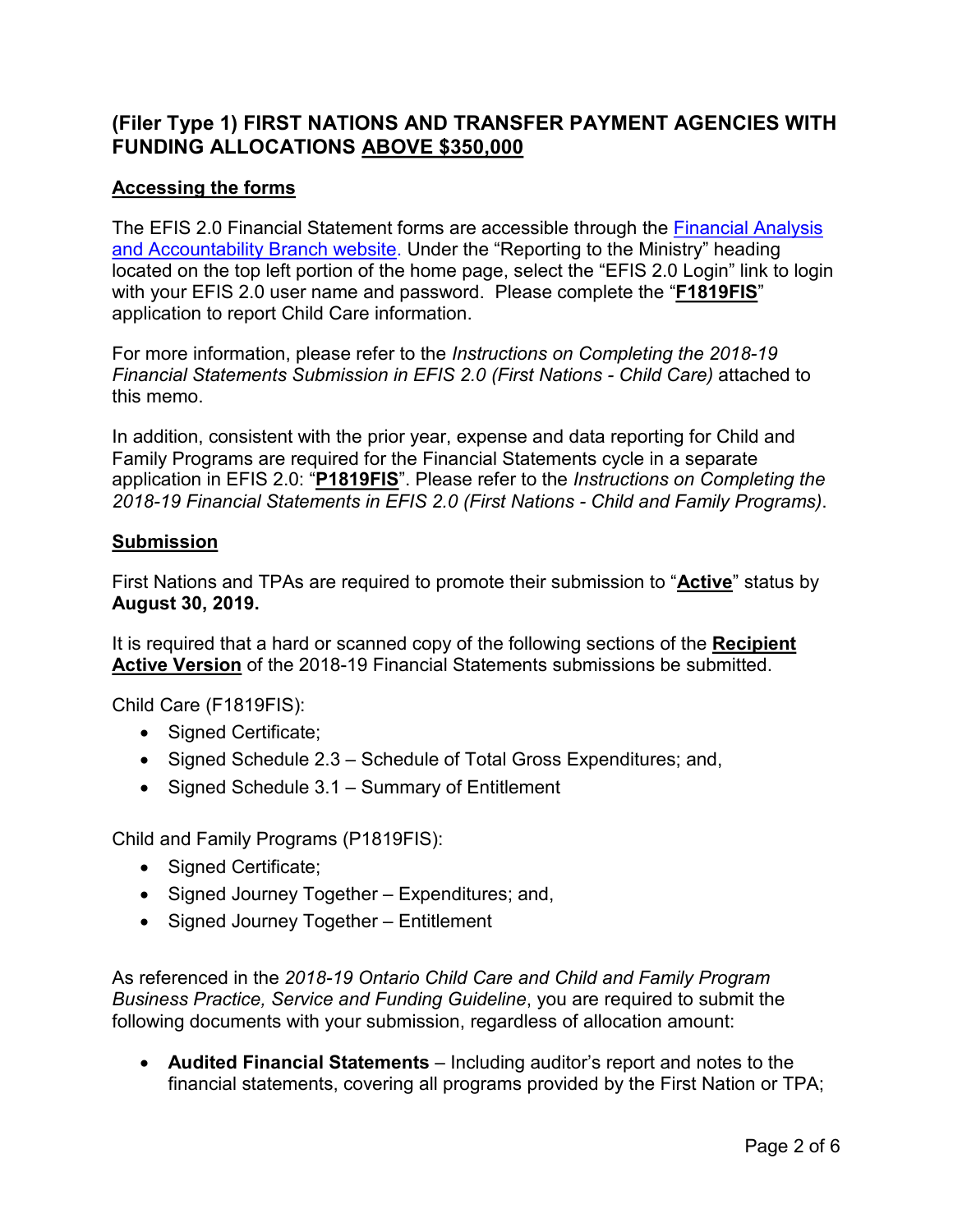- **Schedule of Child Care & Child and Family Programs (if applicable) Revenues and Expenses** – As funded by the Ministry of Education for Child Care & Child and Family Programs (if applicable) prepared in accordance with the ministry's modified accrual basis of accounting. This information can be provided in one of the following formats:
	- A note to the Audited Financial Statements, or
	- A schedule to the Audited Financial Statements, or
	- A separate audit or review engagement report.
- **Post-Audit Management letter issued by external auditor** If such a letter is not available, confirmation in writing for the rationale is required.

Please submit all of the above required documentation to the email address and/or the mailing address found on page 5 of this memorandum.

# **(Filer Type 2) FIRST NATIONS AND TRANSFER PAYMENT AGENCIES WITH FUNDING ALLOCATIONS BELOW \$350,000**

First Nations and TPAs receiving funding below \$350,000 from the ministry are required to complete an Attestation Form. Your First Nation or TPA's pre-loaded Attestation form will be e-mailed to you directly.

In addition, consistent with the prior year, expense and data reporting for Child and Family Programs are required for the Financial Statements cycle in a separate application Attestation form if Child and Family Program funding was received. A separate pre-loaded Attestation form will be e-mailed directly to you for Financial Statements reporting.

#### **Submission**

First Nations and TPAs are required to submit the completed and signed Attestation form by **August 30, 2019.** 

As referenced in the *2018-19 Ontario Child Care and Child and Family Program Business Practice, Service and Funding Guideline*, you are required to submit the following documents with your submission, regardless of allocation amount:

- **Audited Financial Statements** Including auditor's report and notes to the financial statements, covering all programs provided by the First Nation or TPA;
- **Schedule of Child Care & Child and Family Programs (if applicable) Revenues and Expenses** – As funded by the Ministry of Education for Child Care & Child and Family Programs (if applicable) prepared in accordance with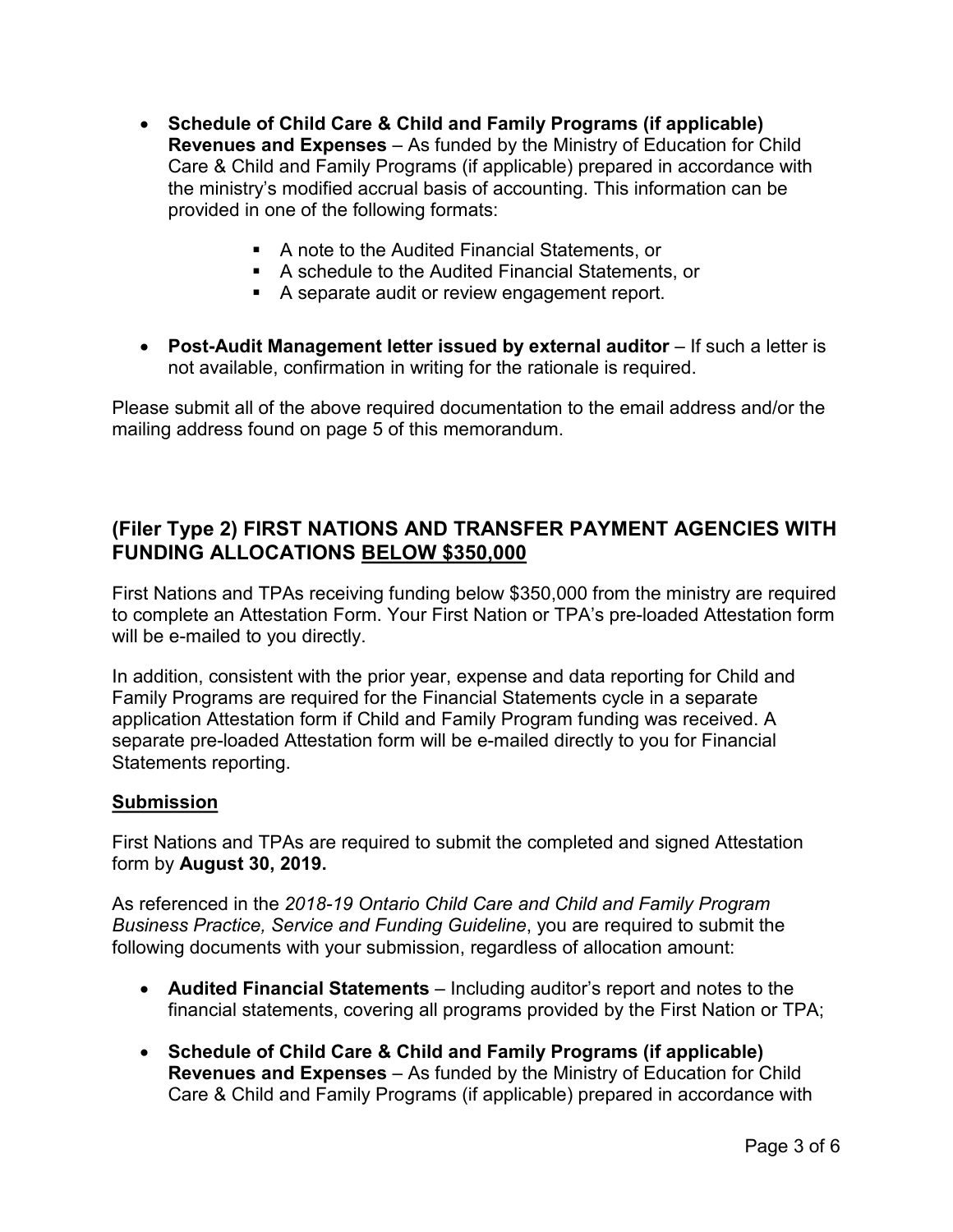the ministry's modified accrual basis of accounting. This information can be provided in one of the following formats:

- A note to the Audited Financial Statements, or
- A schedule to the Audited Financial Statements, or
- A separate audit or review engagement report.
- **Post-Audit Management letter issued by external auditor** If such a letter is not available, confirmation in writing for the rationale is required.

Your completed and signed Attestation form (**Excel file and PDF**), along with the documents noted above, are to be sent to the e-mail address and/or the mailing address found on page 5 of this memorandum.

Please note that if Child and Family Program funding is applicable, this would require a separate submission of the documents listed above as well as the completed and signed Attestation form.

## **(Filer Type 3) FIRST NATIONS IN RECEIPT OF CHILD AND FAMILY PROGRAMS FUNDING ONLY**

First Nations receiving only Child and Family Program funding from the ministry are required to submit the completed and signed Attestation form by **August 30, 2019.** You will be e-mailed directly, a pre-loaded Attestation form with your First Nation data.

#### **Submission**

As per the *2018-19 Ontario Child Care and Child and Family Program Business Practice, Service and Funding Guideline*, an official submission requires and includes the following components:

- **Audited Financial Statements** Including auditor's report and notes to the financial statements, covering all programs provided by the First Nation;
- **Schedule of Child and Family Programs Revenues and Expenses** As funded by the Ministry of Education for Child and Family Programs prepared in accordance with the ministry's modified accrual basis of accounting. This information can be provided in one of the following formats:
	- A note to the Audited Financial Statements, or
	- A schedule to the Audited Financial Statements, or
	- A separate audit or review engagement report.
- **Post-Audit Management letter issued by external auditor** If such a letter is not available, confirmation in writing for the rationale is required.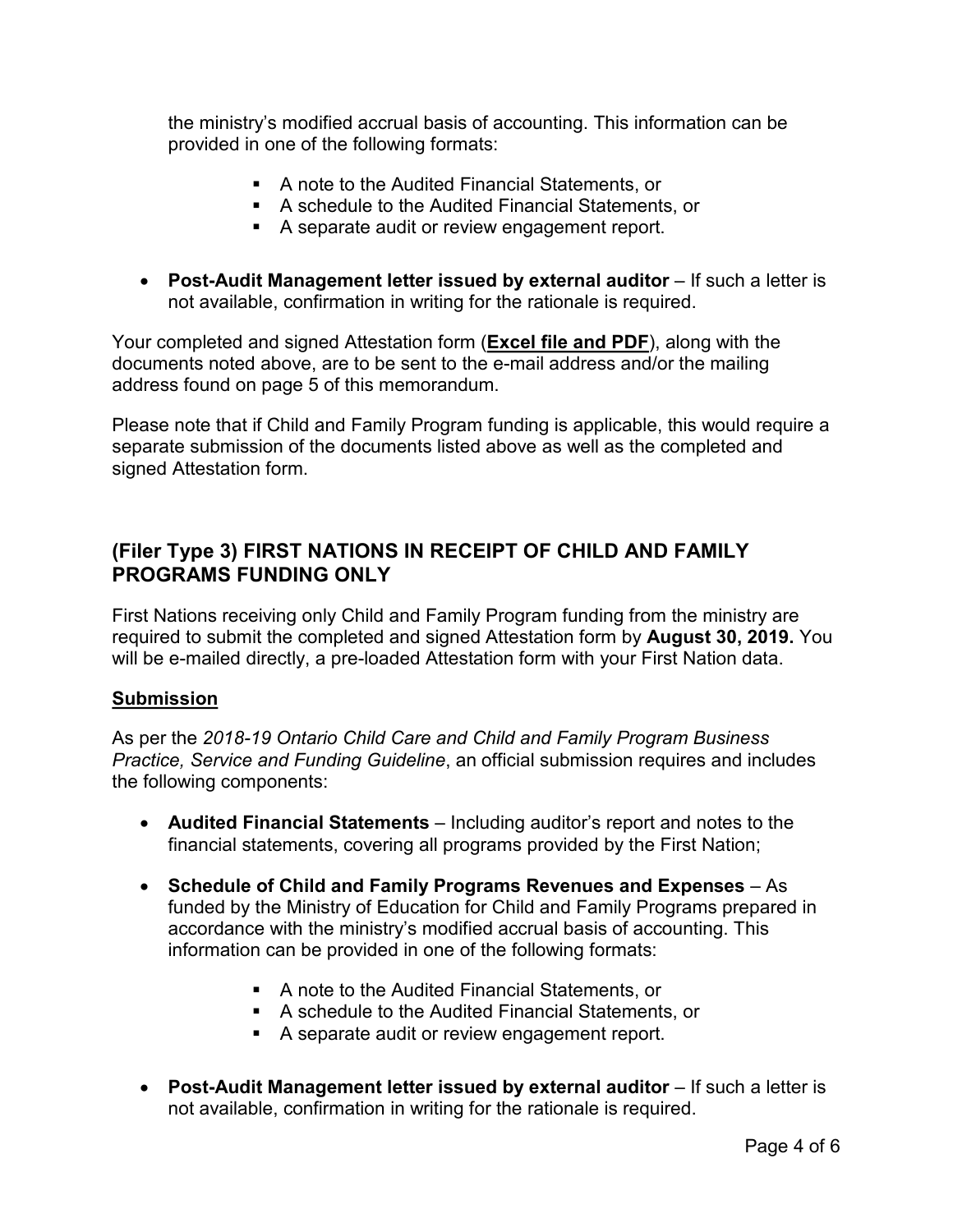A completed and signed Attestation form (**Excel file and PDF**), along with the documents noted above, are to be e-mailed or mailed to the following addresses:

[childcarefunding@ontario.ca](mailto:childcarefunding@ontario.ca)

**- OR -** 

Manager Child Care Finance Unit Financial Accountability and Data Analysis Branch 11th Floor, 315 Front Street West Toronto, Ontario M7A 0B8

# **POLICY FOR LATE FILING**

In the event that the Financial Statements submission is not received by the ministry within 30 days after the August 30, 2019 due date, cash flow may be withheld from the First Nation or TPA's regular cash flow as per the late filing policy outlined in Schedule F of your Child Care 2018-19 Service Agreement and outlined in the *2018-19 Ontario Child Care and Child and Family Program Business Practice, Service and Funding Guideline.* Upon submission of the Financial Statements submission, the ministry will revert back to the normal monthly payment process and will include the total amount withheld up to that point in the monthly payment.

### **Contacts**

Should you have any questions on completing the Financial Statements or the financial reporting process, please contact your [Financial Analyst.](https://efis.fma.csc.gov.on.ca/faab/Contact_Us.htm)

Yours truly,

*Original signed by* 

Becky Doyle Director, Financial Accountability and Data Analysis Branch Ministry of Education